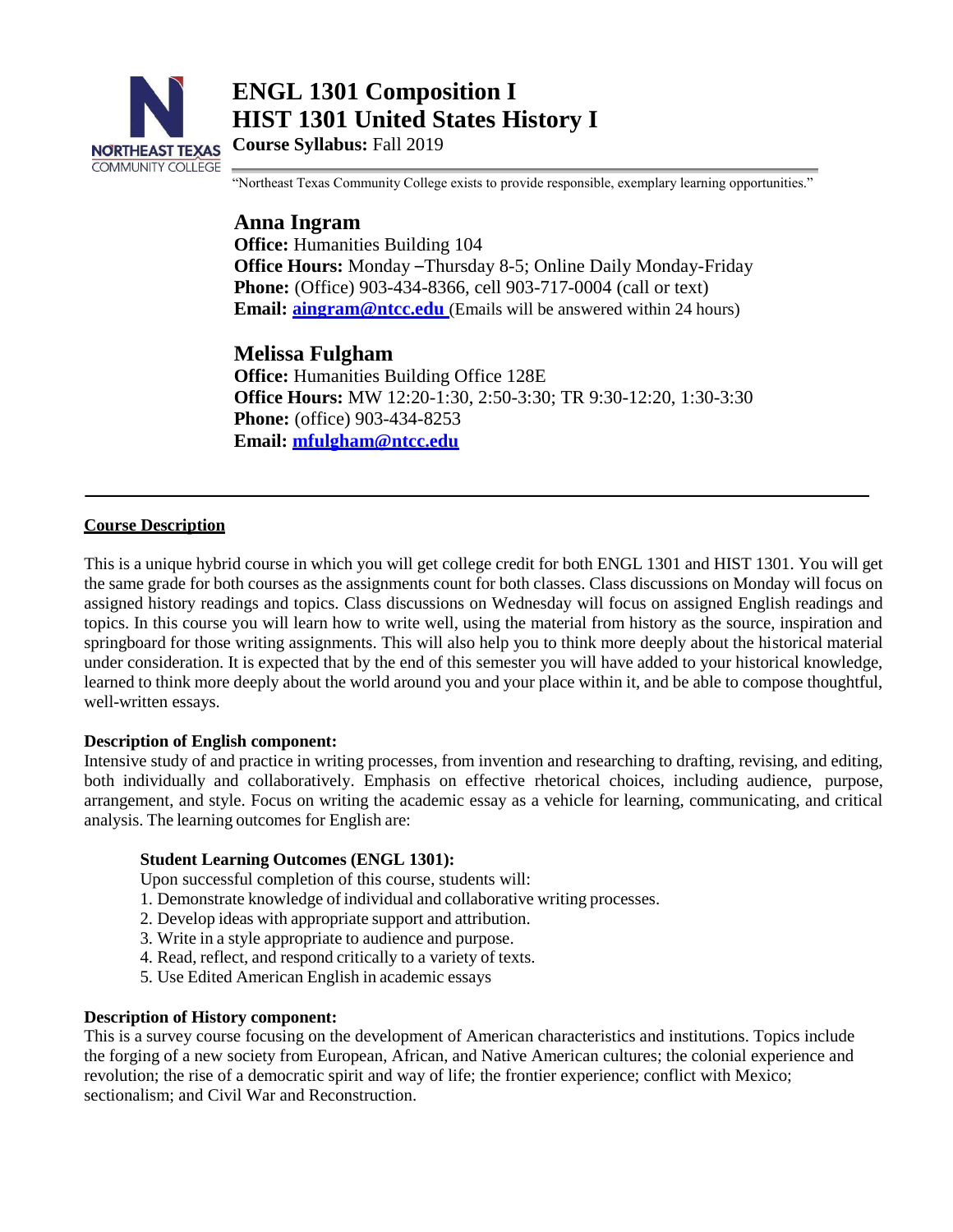## **Student Learning Outcomes (HIST 1301):**

- 1. Students should be able to employ appropriate methods and technologies to conduct basic research on historical concepts, figures, events and topics related to United States history prior to 1877.
- 2. Students should be able to recognize and understand the significance of key historical figures, events and concepts related to United States history prior to 1877.
- 3. Students should be able to recognize and assume responsibility as a citizen by learning to think independently, by engaging in public discourse and debate, and obtaining information about and maintaining an understanding of current events and their relationship to the past.

#### **Blackboard Tutorials**

Blackboard tutorials are provided on the Blackboard home page or on the menu bar of the home page of the course. Once logged in, you can click on the Help button to find answers to your Blackboard questions. Knowing how to navigate through the course will aid in your success this semester.

#### **Course Materials**

*America: Essential Learning* First Edition Shi ISBN 0393935876 Copyright 15 Publisher Norton

*The Composition of Everyday Life* 5th edition Mauk/Metz Access Code ISBN#9781305496507. Boston: Wadsworth Cengage Learning. This code is already including in your tutition and you have instant access.

#### **Writing Assignments Requirements**

During the semester, you are required to complete four essay-writing assignments and ten journal entries. Please follow these instructions when writing your papers and online discussions:

- Writing assignments must be typed in MLA format
- Use Times font and font size of 12pt.
- Double-space.
- Essay writing assignments are 3-5 pages in length (600-900 words).
- Spelling, grammar, and punctuation are counted toward the grade in all assignments.
- Due dates for all assignments are noted in the syllabus and on the course calendar.
- All essays are submitted through TurnItIn.com, a plagiarism checker.
- Graded papers will be returned within one week of receipt. Your essays will be graded holistically on the essay-scoringrubric.
- Late papers are accepted at the instructor's discretion and will not receive full credit. (See Late Work Policy) Emergency situations will be handled on an individual basis.

#### **Late Work Policy**

All online assignments are due at midnight on the due date. Late work will only be accepted at the instructor's discretion and may not receive full credit. Students who submit late work may also be asked to do late night babysitting and to run ten laps around the Student Services Center.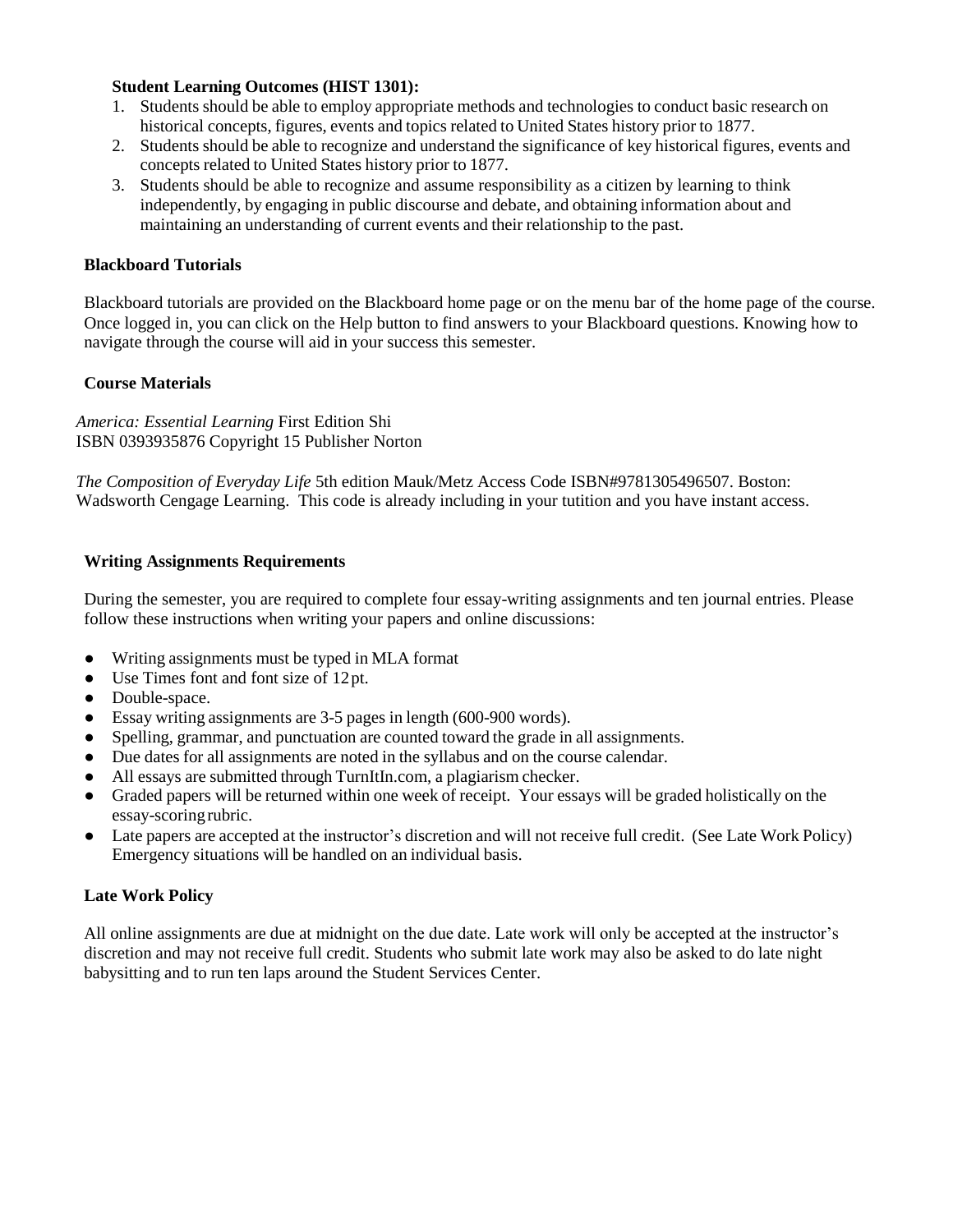#### **You will need your textbook each day in class.** You can purchase your books at the NTCC bookstore or online.

### **Course Assignments and Grading Policy**

| 4 essays                         | 40\% |
|----------------------------------|------|
| Online history activities        | 10%  |
| <b>Online English activities</b> | 10%  |
| In-class Exams                   | 20%  |
| In-class activities              | 20%  |
|                                  |      |

Total 100%

Your current class grade will appear in the Weighted Average column in the Blackboard Gradebook at all times. One of the few times you want to increase, rather than decrease, your weight.

NOTE: Students are given short daily quizzes that count toward class activities. Please be prepared to bring food for the class after an absence.

Your weighted average will appear in the Weighted Average column in the Blackboard Gradebook at all times.

#### **Computer Requirements**

You must have access to a computer to take this course. Your computer needs to have Windows XP SP3 or later or MAC OS X10.3 or higher. You will need Office 2003 or higher, and you will need broadband internet access. You can check your operating system by right clicking on the My Computer icon on the home screen. You can check your word processing program by going to Start and clicking on All Programs. You will find your Office program there. If you do not have access to a computer with the minimum computer requirements, I strongly suggest that you reconsider taking this online course.

#### **Withdrawal Policy**

It is your responsibility to drop a course or withdraw from the college. **Once you have submitted the syllabus acknowledgment, you are considered in attendance.** If you stop attending the course without withdrawing, you will still receive a grade, whether passing or failing.

#### **Diversity**

The course content and the course environment are dedicated to an understanding of and acceptance of all people. Disparaging remarks in relation to others' ethnic or racial background, sex, sexual orientation, age, disability, socioeconomic background, et cetera, will not be tolerated.

#### **Disabilities**

It is the policy of NTCC to provide reasonable accommodations for qualified individuals who are students with disabilities. This College will adhere to all applicable federal, state, and local laws, regulations, and guidelines with respect to providing reasonable accommodations as required to afford equal educational opportunity. It is the student's responsibility to request accommodations. An appointment can be made with the Academic Advisor/Coordinator of Special Populations located in the College Connection. The office number is 903-434-8218. For more information and to obtain a copy of the Request for Accommodations, please refer to the NTCC website - Special Populations. Blackboard has a built-in screen reader, and the course videos have written transcripts available for students if needed. If additional accommodations are needed, please contact the instructor.